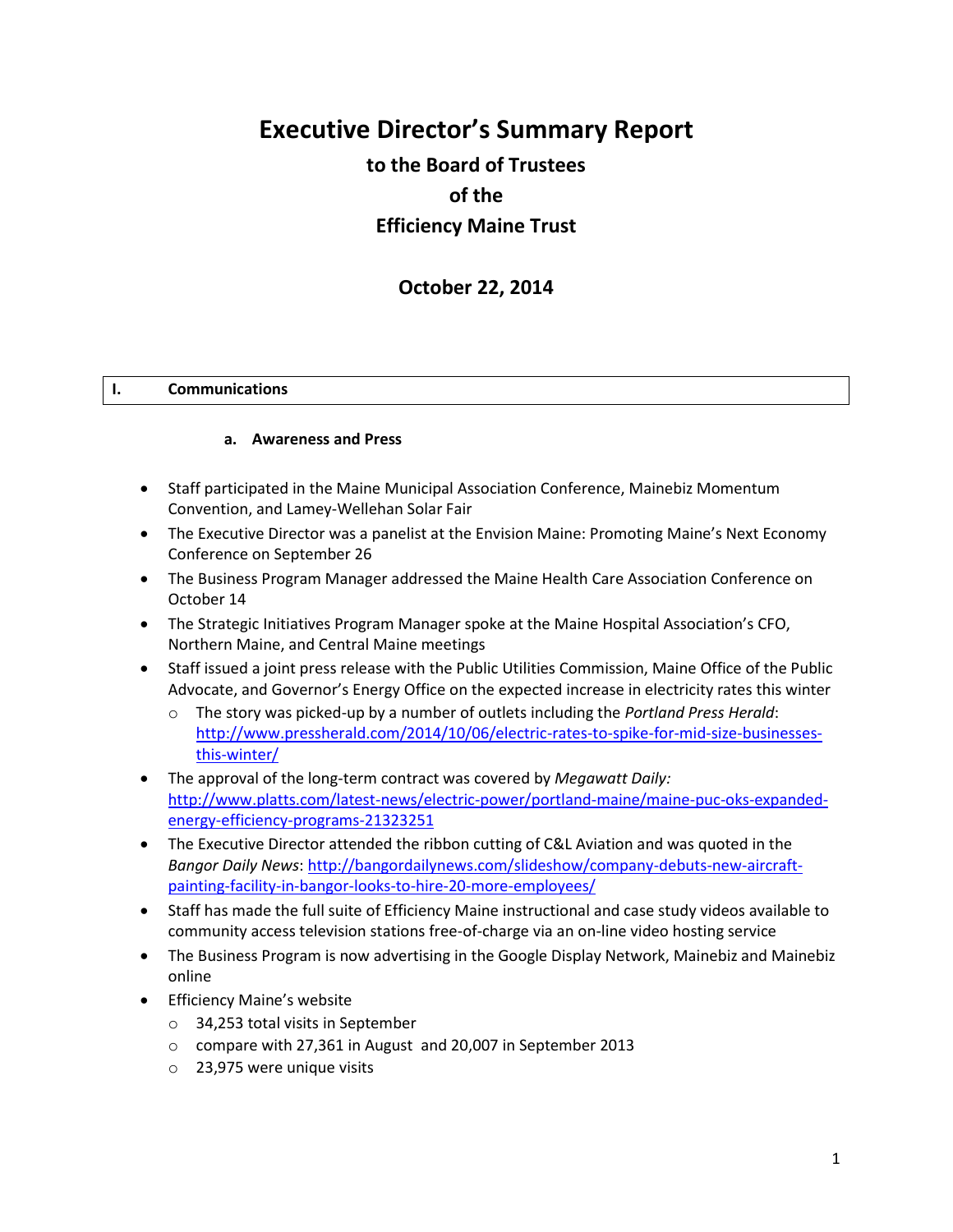## **b. Call Center**

- The Call Center has been averaging 434 calls received per week
- The Call Center is adding full-time staff to the Efficiency Maine team to handle increased call volume

## **c. Government Relations**

- Staff submitted written comments on the draft Weatherization Assistance Plan of MaineHousing for the year ahead
- Staff testified in the docket regarding Smart Grid coordination and deployment of nontransmission alternatives

## **II. Program Highlights**

## **a. Business Program**

As of 9/31/2014

## **i. Business Incentive Program – Electric**

- \$2.7 million invested (28% of budget) invested YTD, up from \$1.56 million the prior month, with 25% of the year gone by
	- o Leveraging \$4.7 million in private investment
- 957 projects completed (up from 557 last month) across 789 participants (up from 451 last month)
- 17,174 MWh of annual savings achieved, or 34% of the way to the full year goal of 51,027 MWh with 25% of the year gone by
- Program developments
	- o Realigned incentives for Prescriptive Lighting Retrofit measures on 9/1
	- o Launched new measures on 9/1:
		- Variable Refrigerant Flow already received applications
		- Multi-zone Heat pump already received applications
	- o Potential Up-streaming HVAC In development
- New measures in development:
	- $\circ$  LED roadway fixtures for utility pole-mounted applications: retrofit (replacement of existing), new fixtures (not retrofit kits), for municipalities only
	- o LED stairway lighting (includes integrated controls)
	- o LED interior luminaires for direct/indirect lighting (include strip lighting)
- Redesigning Qualified Partner training to an online format with tracking capability for easier access to growing program at a lower delivery cost – Launch planned for 10/20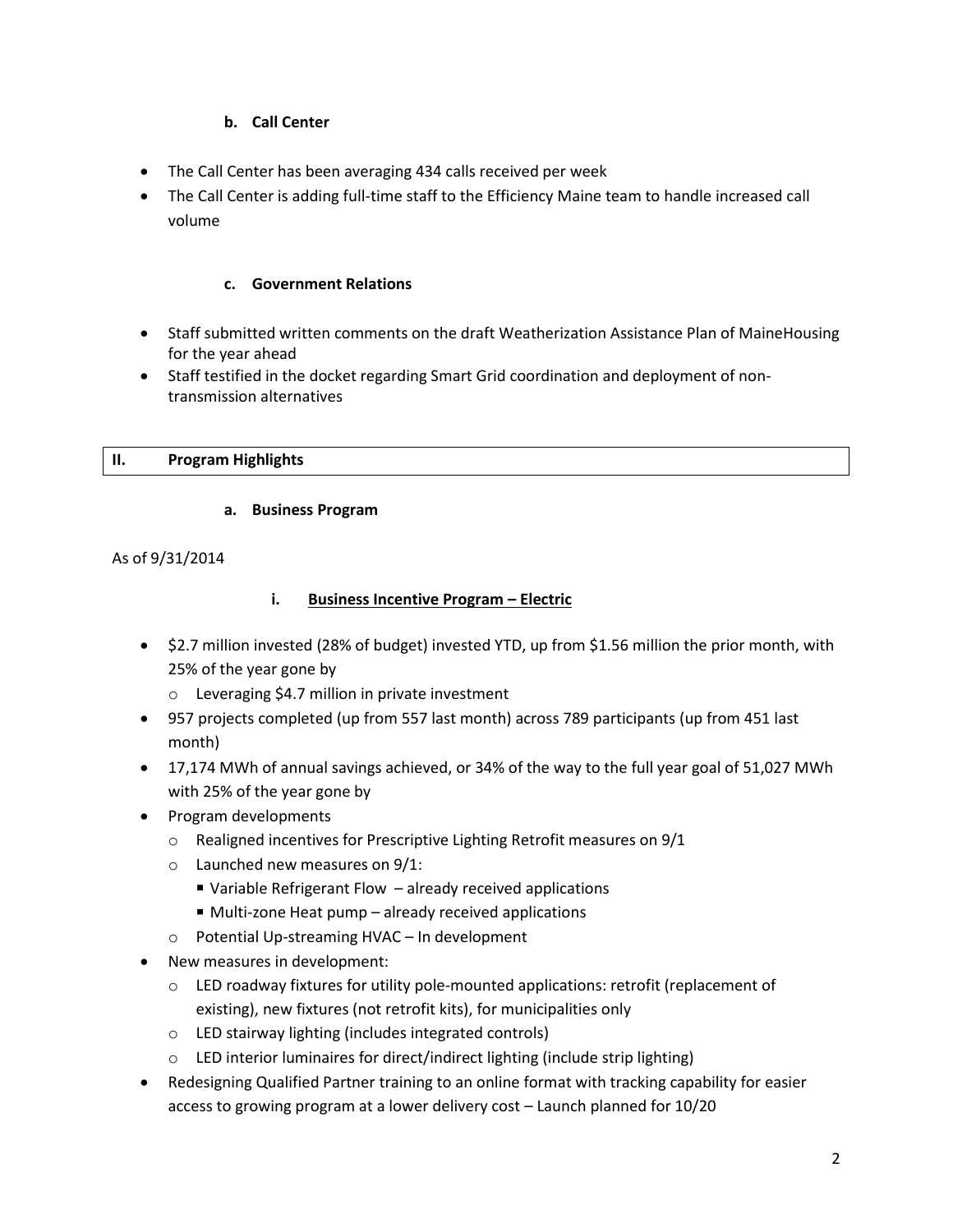## **ii.** Business Incentive Program - Natural Gas

- \$61,673 (12%) of budget expended (up from \$37,750 last month) with 25% of the year gone by
- Estimated annual savings of 66,700 therms achieved which is 20% of the annual goal
- New Efficiency Maine ads appearing in Unitil territory

## **iii. Business Incentive Program – RGGI**

- 114 ductless heat pumps installed (up from 63 last month)
- \$174,000 (30%) of annual program budget invested at 25% of the year gone by
	- o Leveraged \$737,860 in private investment

#### **iv. Multi-Family Program**

#### As of 10/15/2014

- Multiple back-office tasks were accomplished in the first quarter, including shifting the process for handling rebates to the online approach managed and tracked through the Trust's EffRT Database; formalizing a "prescriptive" pathway to accessing rebates; and updating program literature and training for contractors to reflect the recent changes;
	- $\circ$  This focus detracted from marketing of the program, but should significantly enhance program uptake and lower administrative costs going forward;
- 27 apartment units have received energy upgrades Year to Date toward an annual goal of 2,572 units

#### **v. Large Customer Program**

#### As of 10/15/2014:

#### Electric Savings PON

- 7 projects awarded YTD
	- $\circ$  \$2.48 million in incentives are associated with these awards
	- o \$12.5 million value of total project costs
	- o 82,500 MWh per year projected savings from these projects
- Outreach
	- o 14 scoping audits since July
	- o 10 Technical Assistance (TA) studies requests received
	- o Sector-based outreach focusing first on hospitals
		- By end of October team will have met with all the hospital CEOs in the state by presenting information on the Large Customer Program at 4 regional meetings
- Pipeline
	- $\circ$  6 projects in the pipeline as a result of TA studies
	- o Representing 27,900 MWH of potential savings
	- o \$2.6 MM of incentive requests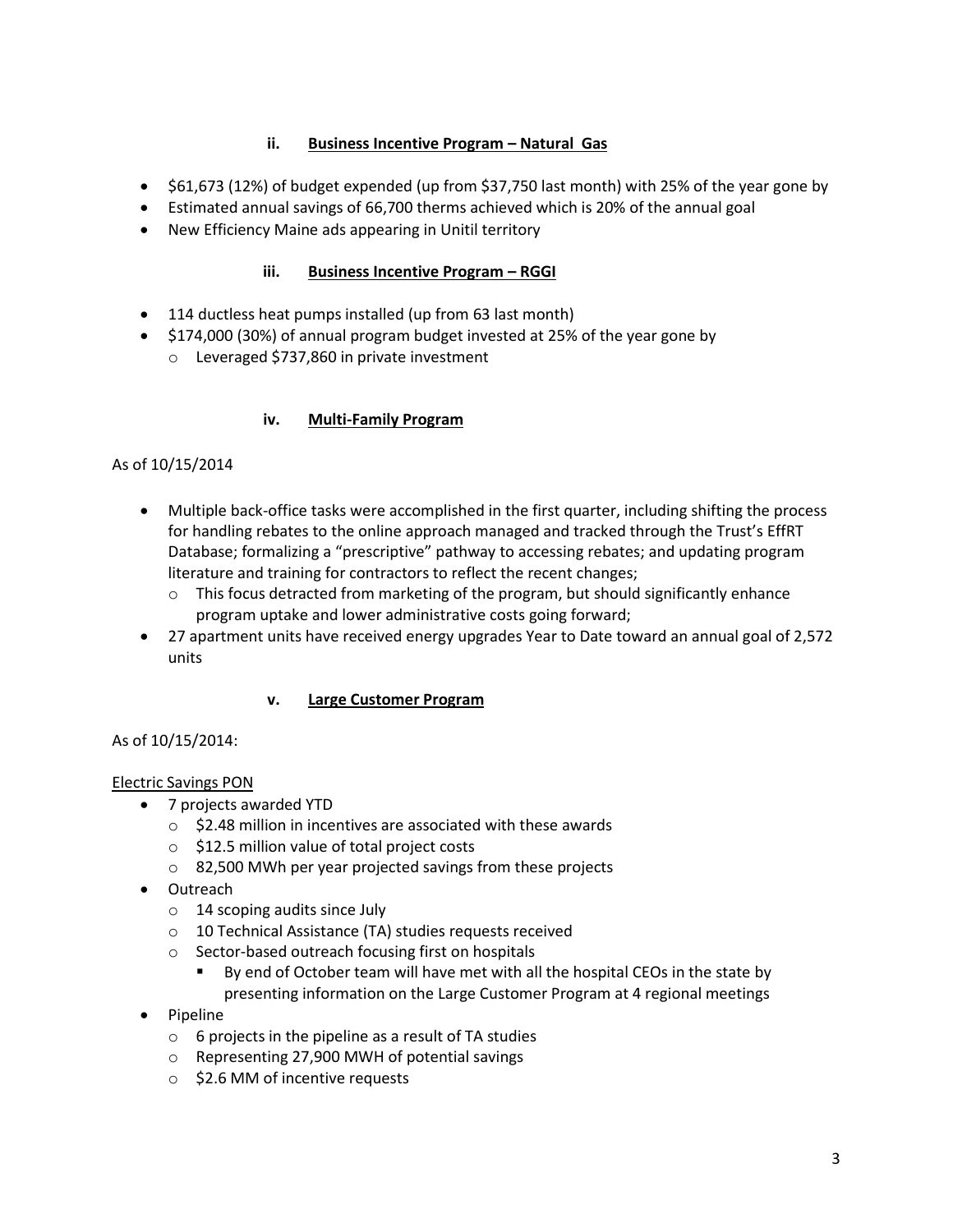#### Large Customer GHG PON

- Annual Expenditure Goal is \$3,533,205
- August review committee awarded \$260,000
- $\bullet$  \$1.5 million in projects in the pipeline
- Target Projects
	- o Waste heat recovery (e.g., heat exchangers; process heating and space heating)
	- o Control systems
	- o Industrial insulation
- Challenges
	- o Capitol and staff time focused on fuel switching
	- o Many large customers have invested in fuel switching and avoided costs are relatively low, making paybacks relatively long

#### **iv. Small Business Direct Install**

#### As of 9/31/2014

- Fort Kent Caribou Van Buren Madawaska Program kick off Week 9/8/14
	- o 19 installations completed to date
		- \$3,885 = Average incentive amount for completed jobs
	- o 50 signed scopes of work completed to date
	- o Outreach Efforts
		- **Fort Kent Boy Scouts Service Project**
		- Mailing case study and call to action letter (Circ:600+)
- Launching Program In Houlton Week of 10/20/14
	- o Goals:
		- **Customer Contacts = 403 businesses using local lists**
		- **Completed Projects = 100**

#### **b. Residential**

#### **i. Home Energy Savings Program**

As of 10/13/2014:

#### HESP Incentives

- 3,663 projects have been completed YTD (up from 2,478 last month) with a total incentive amount of \$2.6 million expended YTD (up from \$1.8 million YTD last month)
	- o 31% of rebate funds went for insulation and air sealing
	- $\circ$  38% of rebates went for high-efficiency traditional and supplemental heating systems
	- o 28% of funds went for ultra-low GHG heating systems (pellet boilers, geothermal)
- Insulation
	- o 545 air sealing and assessments completed
	- o 333 envelop insulation measures completed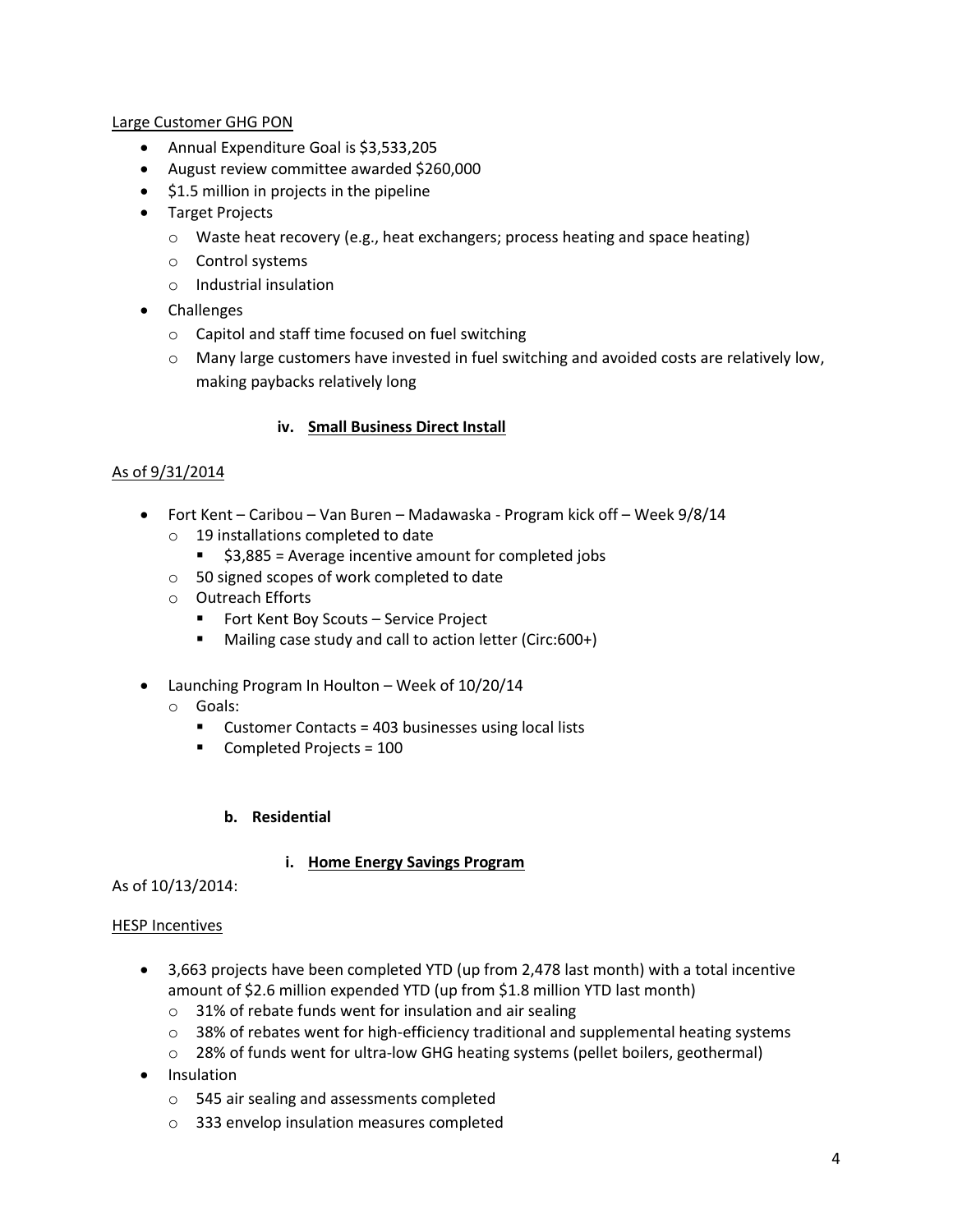- 2,740 heat pumps have received rebates YTD accounting for half the incentives
	- o Heat pump installations surged in September in part due to a deadline for the eligibility of 10 HSPF units; installations have declined slightly from that pace in October
- Unitil Natural Gas projects are picking up
	- o 14 insulation projects completed
	- o 58 high-efficiency heating systems installed
	- o Trust ads in local newspapers appear to be driving demand
- Other Central Heating Systems
	- o 105 central pellet boilers and 19 geothermal heat systems installed
	- o 210 central high-efficiency boilers and furnaces installed

## Loans

- Demand for loans has risen significantly, but there are still no defaults
- A record \$242,000 in 25 loans were closed in the first 10 days of the month
	- $\circ$  On track to largest loan closing month since the start of the loan program over 3.5 years ago
- The heavy demand for loan processing and a staffing change at AFC First resulted in a temporary backlog
	- o Loan underwriting team has cleared the backlog
- $\bullet$  \$10.6 million = Total loans closed since program inception

## **ii. Residential Lighting and Appliance Program**

## As of 10/16/2014:

## Lighting

- 857,000 bulbs have been moved YTD, up from 670,000 last month
- 25,000 MWh annual energy savings goal has been achieved, up from 18,000 MWh reported last month
	- o 39% of the year-end goal (of 64,600 MWh) with 33% of the year gone by
- \$2.8 million of the budget has been invested, which is at 94% of investment pace goal for this point in the year from a total budget of \$8.79 million

## Appliances

- 457 heat pump water heaters have been installed YTD, up from 331 a month ago
- 13% of annual energy savings goal has been reached with 29% of the year gone by
- \$207,000 has been expended from a revised budget allocation of \$1.8 million
- At a recent quarterly meeting of the delivery team and Trust Staff, a plan was developed to introduce rebates for washers, dehumidifiers, room air purifiers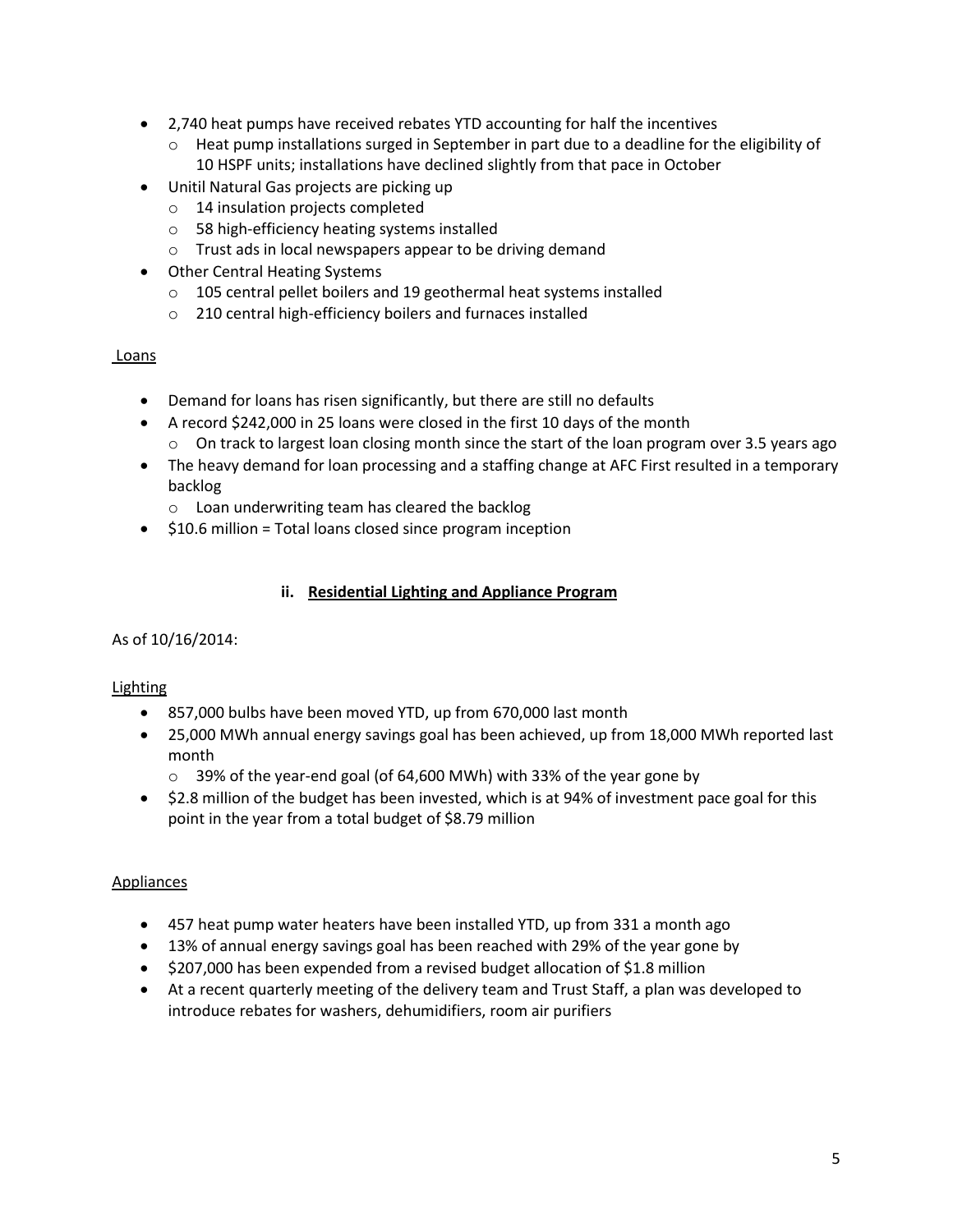## **iii. Low-Income (electric, natural gas, and "any fuels")**

## As of 10/17/2014:

## Electric

- A portion of the Retail Lighting Program budget is being funded with electric conservation funds earmarked for the benefit of low income customers;
- CFLs are being distributed through the emergency food system for low income customers (food pantries)
- Heat Pump Water Heater (HPWH) bundled with CFLs will launch in January when new, more efficient HPWH units are expected to be shipped to Maine distributors
	- o Team is still determining how to procure HPWHs for best price and logistics

#### Natural Gas/Unitil Only

- \$77,000 expended to date out of full year budget of \$82,000
- 172% of energy savings goal achieved
- 21 units weatherized
- $\bullet$  \$200 average deemed energy savings per year per unit

#### Any Fuels Initiative (RGGI Funded)

- 65 mini-split heat pumps installed YTD (up from 15 last month) toward a yearlong goal of 152
- 73% of energy savings target has been achieved with 30% of the year gone by
- Average cost for unit plus installation is \$2,346 per unit
- \$142,000 invested in heat pump installations expended YTD from annual budget of \$500,000

#### **iv. Summit Natural Gas Initiative**

#### As of 10/15/2014

- 172 claims received (up from 118 last month)
- 84 claims paid (up from 55 last month)
	- o Unpaid claims await gas to flow or for documentation
- Efficient replacement heating systems are outpacing inefficient conversion burners 2:1

#### **c. Strategic Initiatives (Cross Cutting)**

**i. Evaluation & Data Analysis**